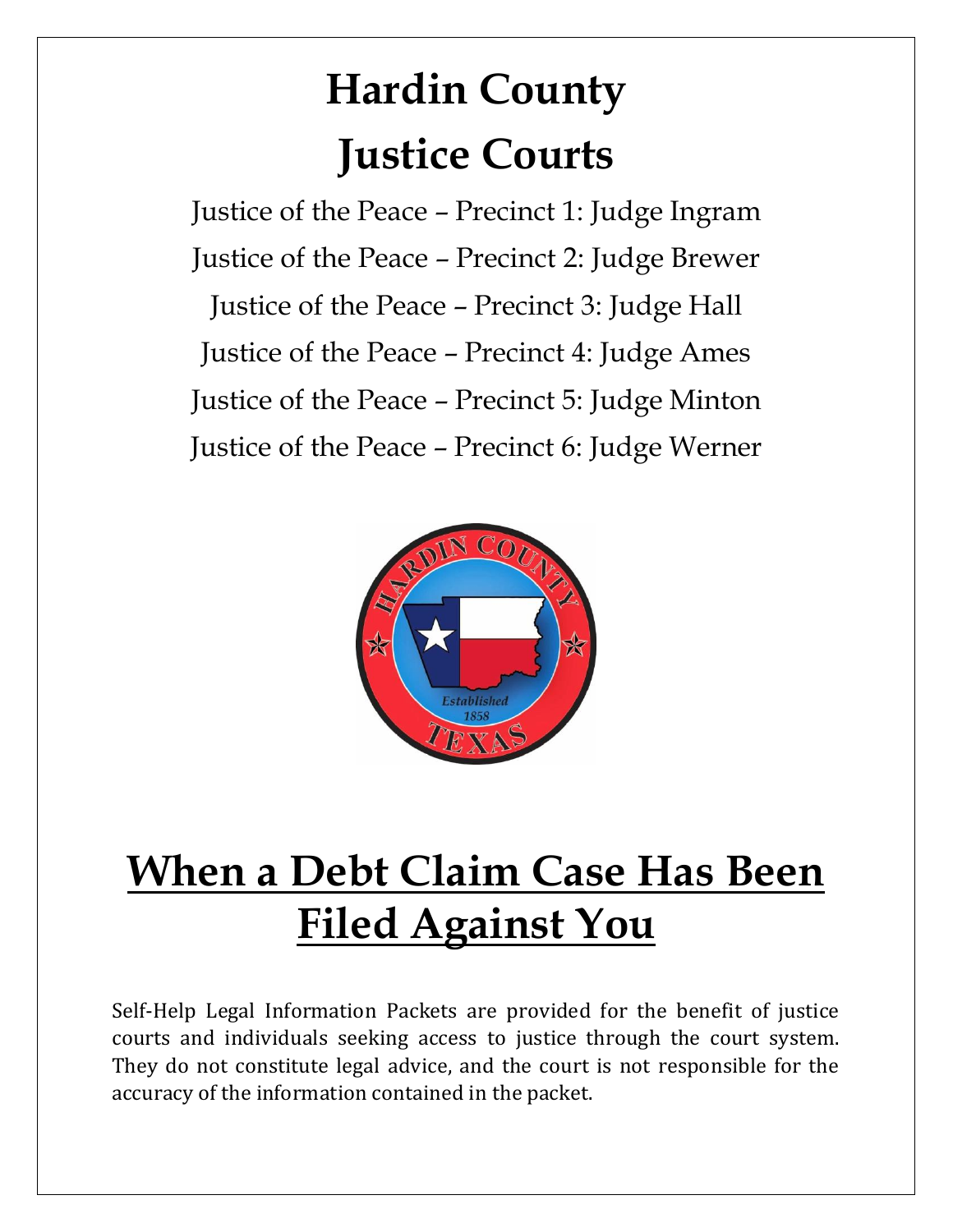### **What is a Debt Claim Case?**

A **debt claim case** is a special kind of lawsuit filed in a justice court to be heard by a justice of the peace to recover money that is owed. A debt claim case can be filed by:

- 1) A bank or other financial institution,
- 2) A collection agency or agent,
- 3) A person or company whose business is lending money at interest, or
- 4) A person or company who bought debt or a judgment from another person or company.

Usually, the case is filed over a loan that hasn't been repaid or outstanding credit card debt. The person or company who files the case is called the **plaintiff** and the person they file the case against is called the **defendant**.

#### **I Got Served with a Citation, Now What?**

The court, not the plaintiff, issued the **citation**, which tells you that you are being sued. The **petition** was created by the plaintiff, and it will provide details of why the plaintiff is suing you, and how much money they are suing for.

**NOTE** – The plaintiff in a debt claim case may be a business that you are not familiar with. Often, debts are sold to other companies for collection. So, for example, you had a Chase credit card, but then Chase sold that debt to Portfolio Recovery, Inc. Do not fail to respond just because you don't recognize the plaintiff!

The petition in a debt claim case must provide information about the loan, credit card account, or other debt that the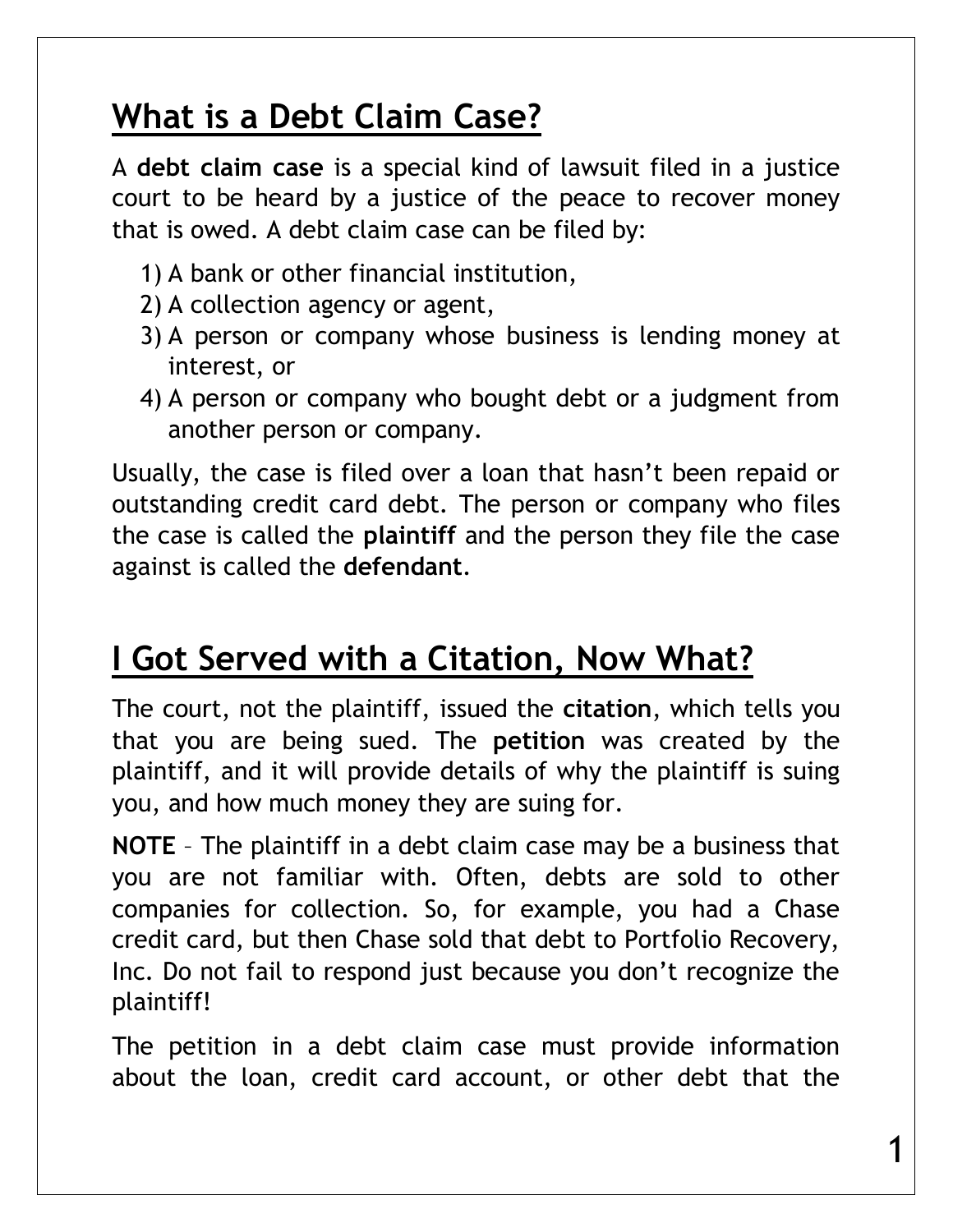plaintiff is suing about, including who the original creditor was. If it doesn't have that information, or other required information, you can file a **motion** with the court asking for the plaintiff to clarify. A motion is a request for the court to do something. This is done by putting your request in writing and sending it to the court and to the plaintiff.

Once you have been served with the citation, you have 14 days to file an **answer**, which is your response to your lawsuit. You must give your answer to the court and also send it to the plaintiff. After you answer, the court will set your case either for trial, or for a **pre-trial hearing**. At a pre-trial hearing, you can discuss any issues such as the need for an interpreter, or for the court to **subpoena** a witness (order them to come to trial to testify).

**IMPORTANT** – If you do not file an answer, legally you are admitting the plaintiff's claim, and the court may issue a default judgment against you, without any further notice given to you. This means you will owe the plaintiff money, without having had your day in court. Be sure to file an answer before the deadline!

#### **How Do I File an Answer?**

Your answer doesn't have to be anything fancy. It simply needs to be in writing, and you must send it to the court and to the plaintiff. You don't have to get specific as to the reasons you think you don't owe the plaintiff money. You can say something like "I deny the claim and want to see proof at trial." Or even just "I don't owe the plaintiff anything."

You can also file an answer saying that you owe the plaintiff some of the money they are asking for, but not all of it, or even an answer agreeing that you owe the plaintiff the money. If you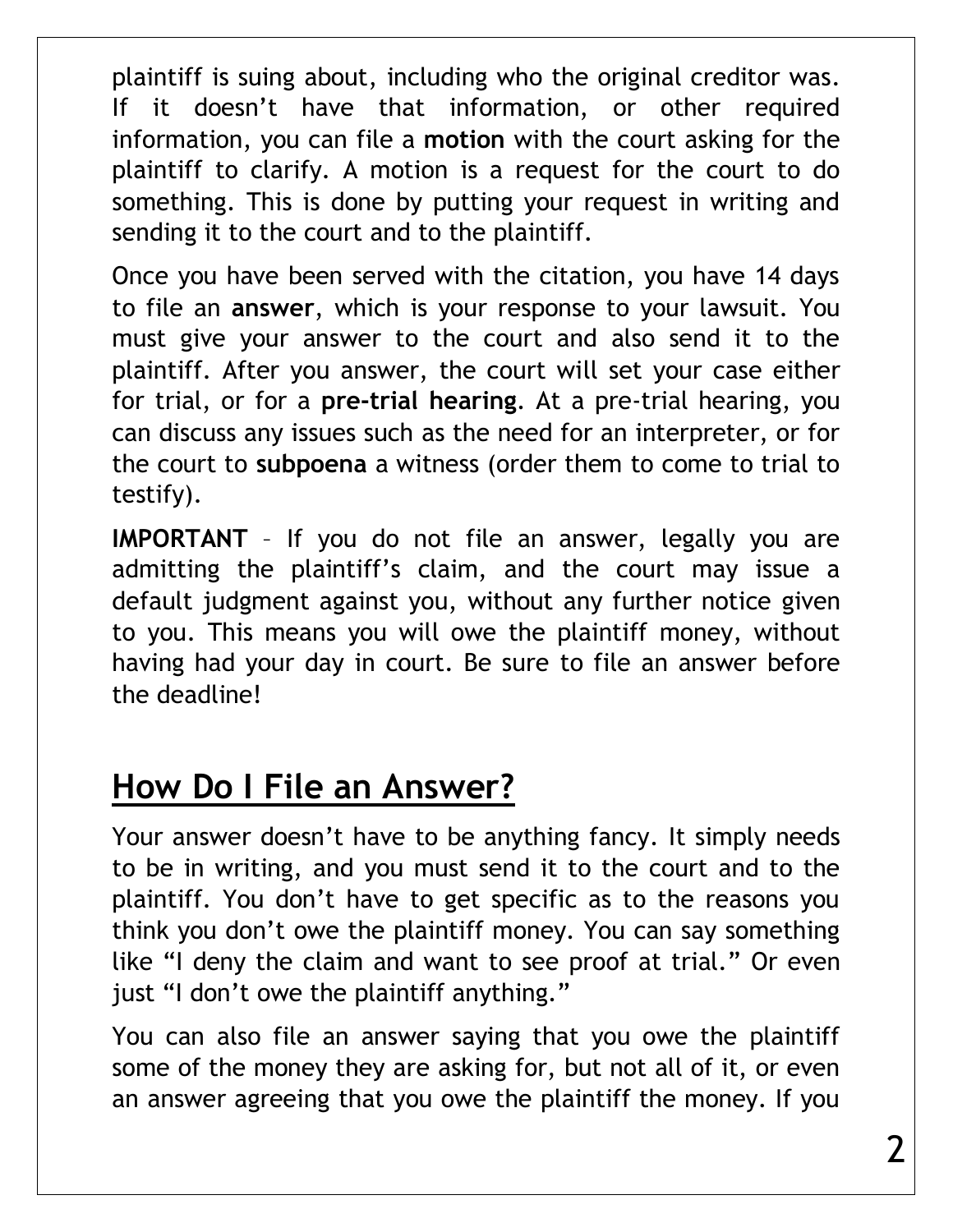agree you owe the plaintiff all of what they are asking for, they may get a judgment against you for that amount without having a trial.

## **How Do I Send Paperwork to the Plaintiff?**

Any paperwork such as motions, requests for a hearing, appeals, etc., must be sent to the plaintiff as well as to the court. You can send those papers to the plaintiff by:

- 1) delivering it to them in person,
- 2) mailing it to them using certified or registered mail,
- 3) using a delivery service such as FedEx or UPS,
- 4) faxing it to them, or
- 5) sending it by email if the plaintiff provided their email address for document delivery and agreed to email service in writing.

On the copy you give to the court, you must write down how and when the paperwork was delivered to the plaintiff.

The plaintiff's contact information will be available in the petition they filed, which was attached to the citation that you received.

**IMPORTANT** - Make sure to keep your address updated with the court and the other party so that you will receive any paperwork or notices sent to you.

#### **Do I Need a Lawyer?**

While you are allowed to have a lawyer in a debt claim case, the rules and procedures are designed to be simple and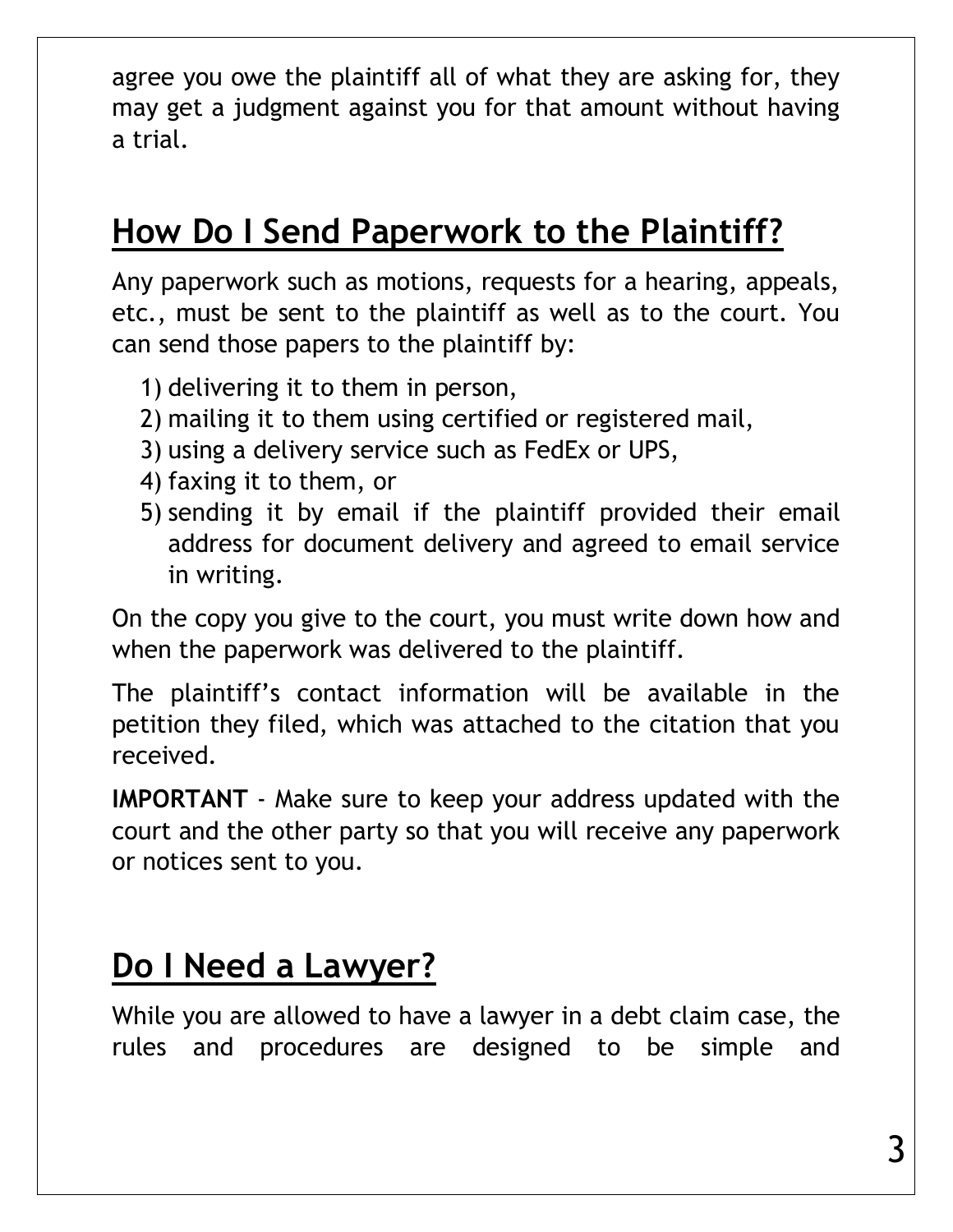straightforward, allowing people to seek justice without needing to hire a lawyer.

If you do not have a lawyer, the judge may allow you to be assisted in court by a family member or other person who is not being paid to assist you. This person can help you understand the proceedings and advise you, though that person cannot speak for you in court.

The court is required to make the Rules of Civil Procedure available to you at no cost. Rule 508 is the rule that specifically applies to debt claim cases. Also, Rules 500-507 provide information on the basic process in justice court.

The court is **not** allowed to give you advice on whether you will win a case or not, what to say in court, or what steps you should take to win your case or avoid paying a judgment.

Questions the court **can** answer for you are questions like "What do I need to do to have a jury trial?" or "How many days do I have to file an appeal?"

Questions the court **cannot** answer for you are questions like "Should I just pay this instead of going to court?" or "Is it a good idea to get a jury for this case?" or "Am I going to win?"

If, after reviewing these materials and the rules for debt claim cases, you still are not sure what to do, it may be best to consult an attorney.

#### **What if I Want to Move the Case?**

Debt claim cases are filed in a justice court and the case will be heard in front of the justice of the peace. The plaintiff can technically file the debt claim case in any justice court in Texas, but if they file in the wrong **venue** (location), you can file a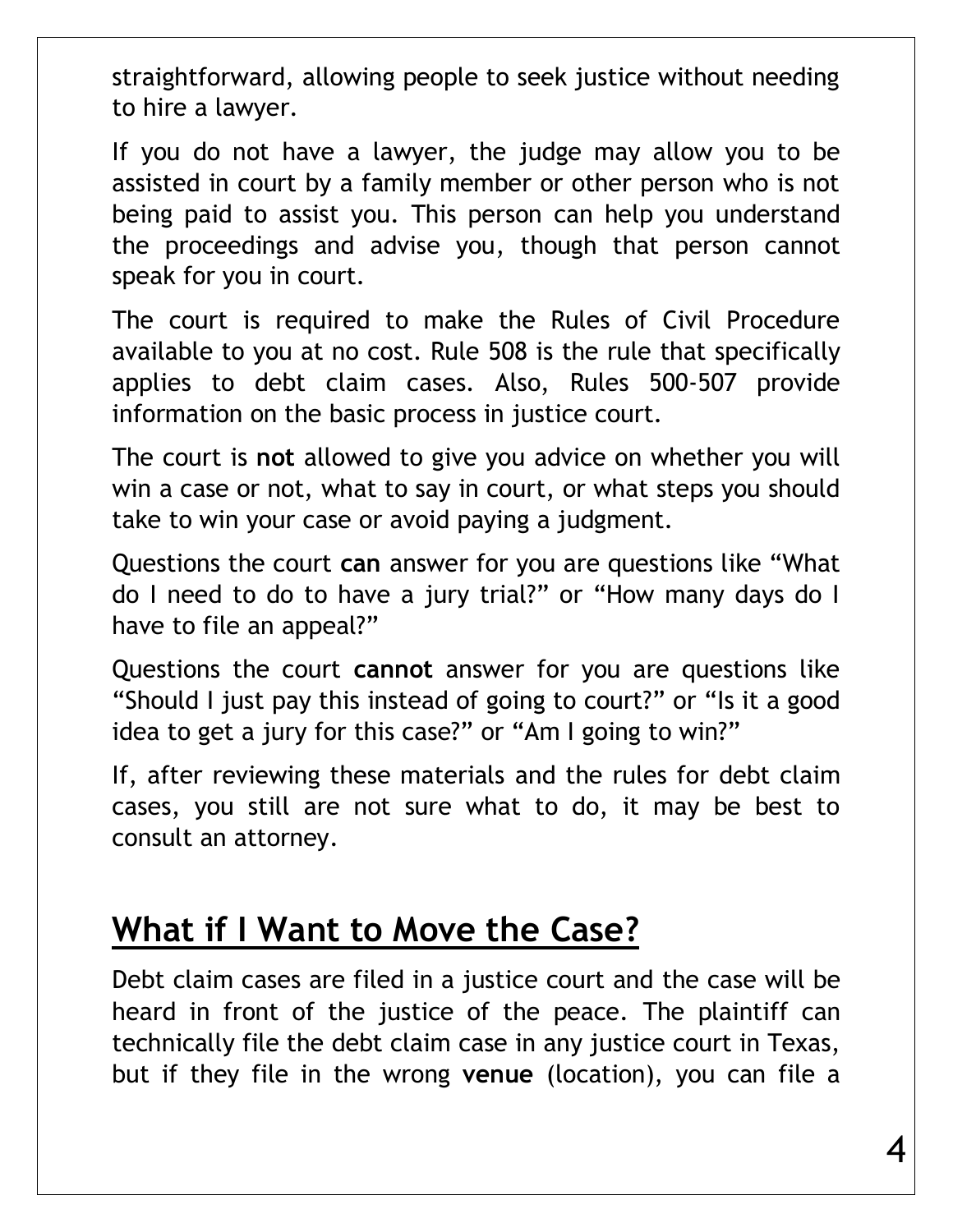**motion to transfer venue**. This is a request to have the case moved to the right location.

So, what is the right venue? Generally, a debt claim case should be filed in the precinct and county where you live.

To file a motion to transfer venue, you need to make a **sworn statement** in writing (this means that a notary or the clerk watches you sign it and signs to show that they saw you sign) that explains why the case is in the wrong venue. Also, you must list the proper county and precinct that you want the case transferred to.

**IMPORTANT** – You must file the motion to transfer venue no later than 21 days after you file your answer, or it will be too late.

After you file your motion, the judge will schedule a hearing to decide whether or not to move the case. Be sure to show up in court for that hearing.

#### **What is Discovery?**

Discovery is the exchange of information between people or companies involved in a lawsuit before the case goes to trial. Either side may serve discovery requests on the other side. In debt claim cases, discovery **must** be approved by the judge **before** the other party has to provide any information or answer any questions.

If you have discovery questions that you want the plaintiff to answer, submit them to the court with a request for discovery. Requesting the court to do something is called a **motion**, so you would be making a "motion for discovery."

The judge will only approve "reasonable and necessary" discovery, so if you have discovery requests, make sure they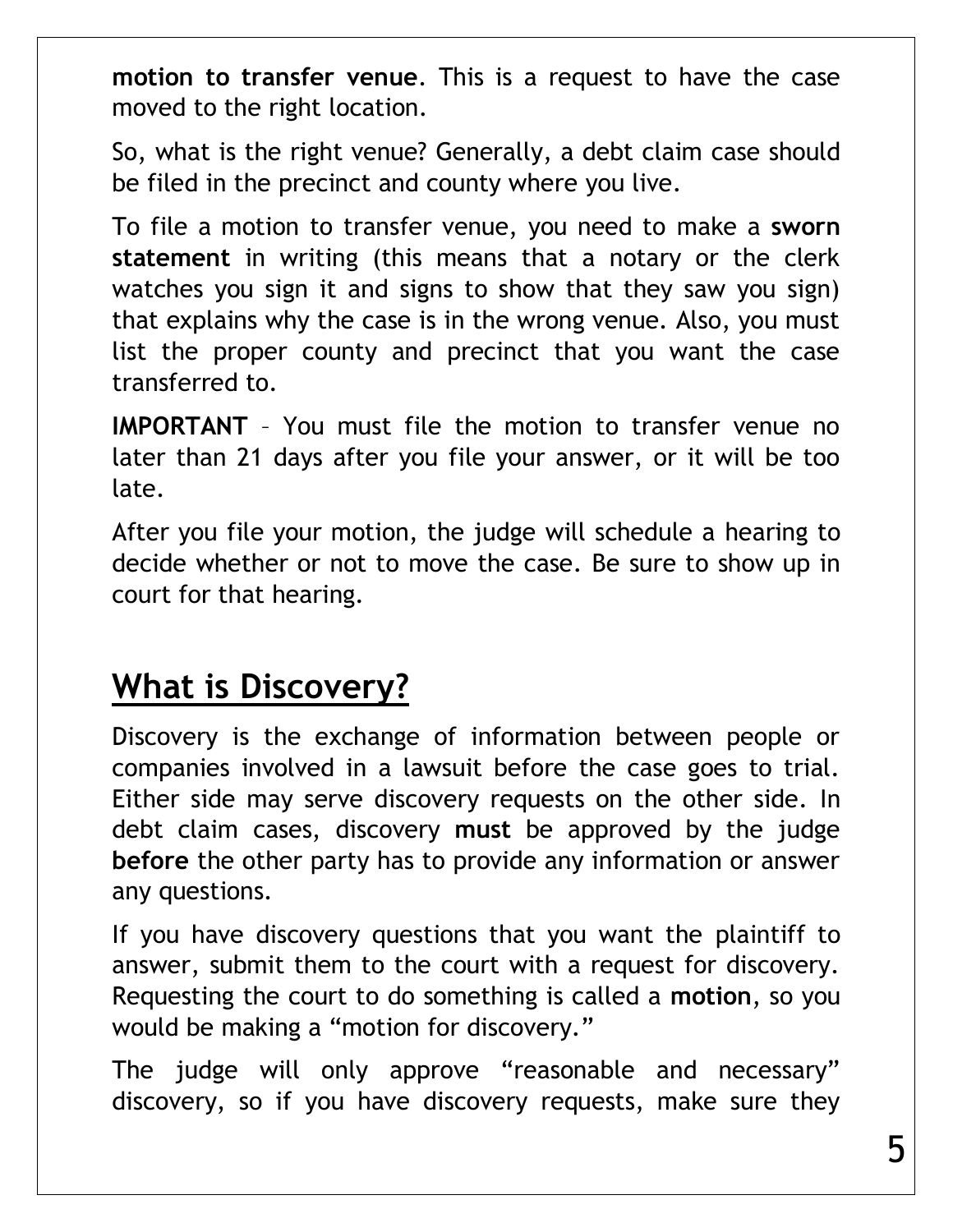actually relate to the case. For example, asking for documents showing how the plaintiff determined the finance charges is likely fine, and asking for an itemized list of every charge ever made with the credit card being collected on is likely not.

If you receive a discovery request that has been approved by the judge, you must respond with the requested information or you can file an objection with the court. If you object, the court will hold a hearing to decide if you have to provide the information. **Do not** just ignore a discovery request, you could face penalties from the judge that could even result in you losing your case!

For information about discovery that may happen after the judgment in the case, please see the section on "What if I Lose My Debt Claim Case?"

## **Can I Have a Jury Trial?**

Yes. Either side in a debt claim case may request a jury trial. You must make a request in writing to the court at least 14 days before the date set for trial and pay a jury fee of \$22.

If no one requests a jury, the trial will be heard by only the judge, which is called a **bench trial**.

## **What if the Plaintiff and I Make an Agreement?**

If the case goes to trial, usually there will be a "winner" and a "loser," resulting in someone being happy and someone being unhappy. To reduce that risk, parties will often come to a **settlement**, or an agreement on how to resolve the case. If you come to a settlement agreement, the court can enter a judgment reflecting how much money is awarded. If you fail to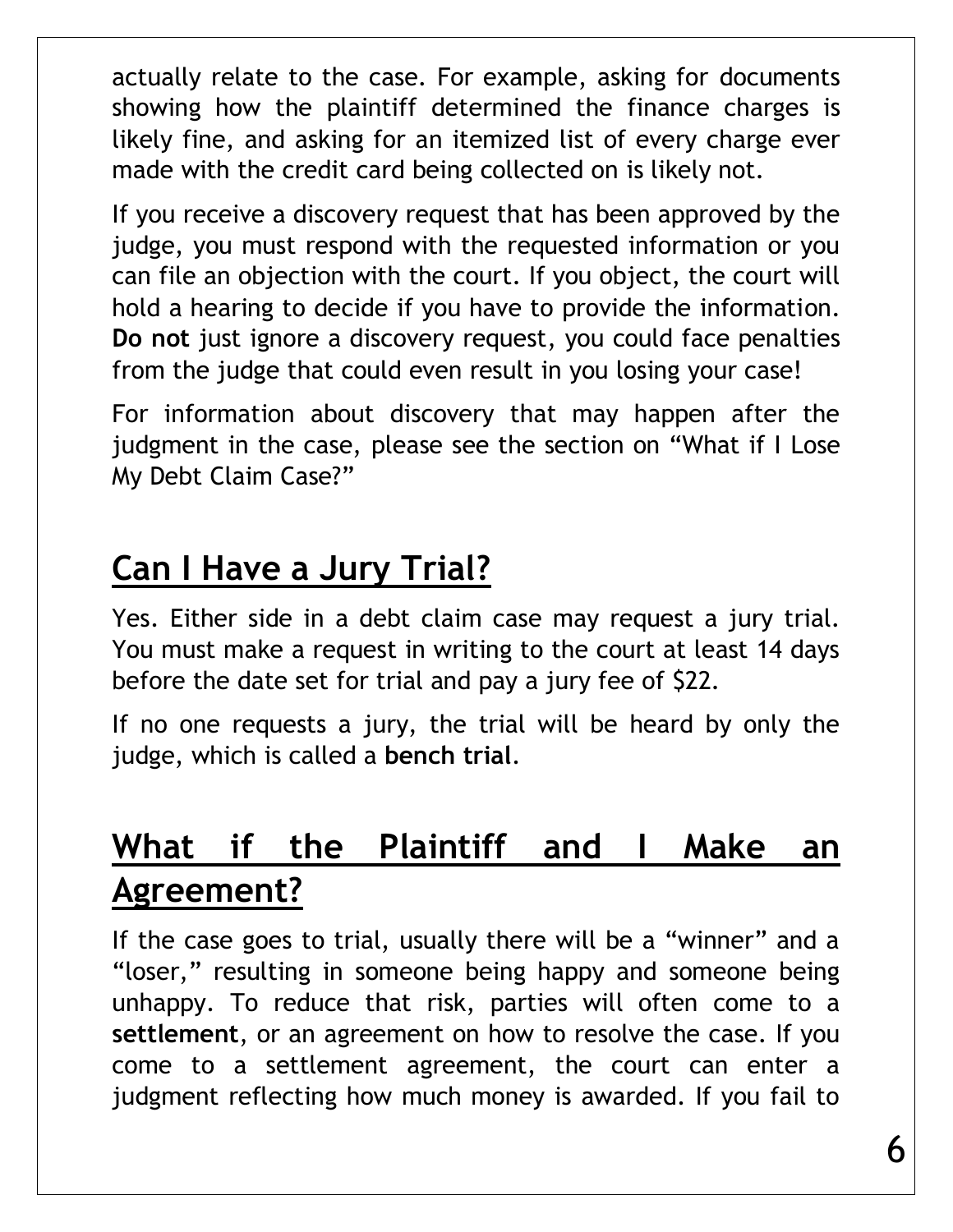follow the terms of your settlement agreement, the plaintiff could use the tools mentioned in this packet to enforce the judgment, or they could possibly file a new lawsuit for breach of contract.

#### **What if I Need More Time for Trial?**

The court will send you a trial notice at least 45 days before the trial date. If you need more time or you have a conflict with that date, you can file a motion (request) for **postponement**, also called a **continuance**. You should explain in writing why you need the postponement.

**Do not** just decide not to show up on your trial date! That may result in a default judgment being issued against you.

## **What Happens at the Trial?**

**Be sure to bring all of your witnesses and documents with you on your trial date!** If the trial is a jury trial, the first step will be jury selection, which is formally called **voir dire**.

Then, the plaintiff will be able to give an opening statement if they wish, where they explain to the judge and jury what they feel the case is about. You can respond with your own opening statement, or you can wait to give one until after the plaintiff has given all of their information, or you can decide not to give one.

Next, the plaintiff will call any witnesses they have and ask them questions so that they can **testify**, or tell their story, to the judge or jury. You get to ask questions of any witnesses they may call, which is called **cross-examination**. You may ask the witnesses questions that relate to the facts of the case but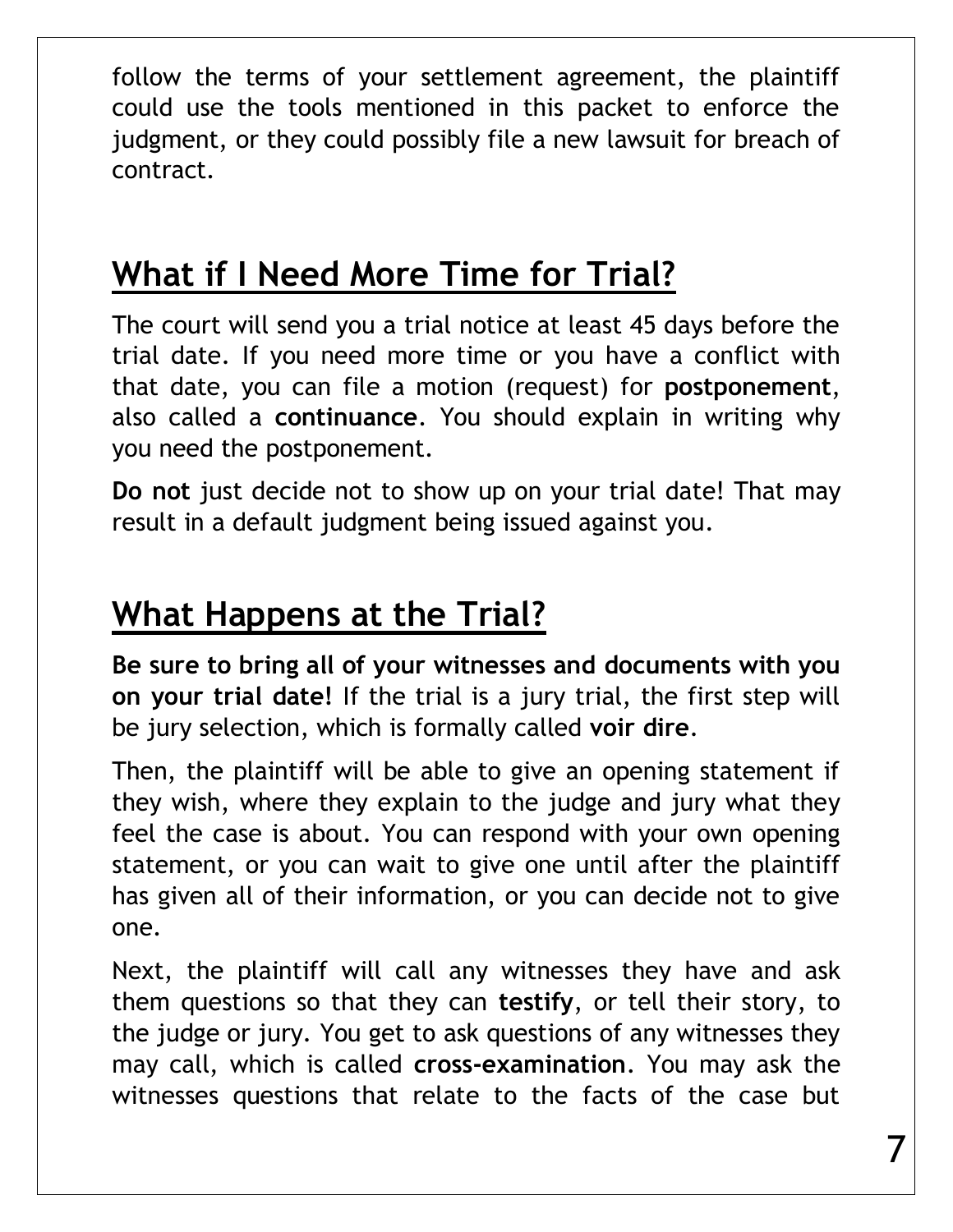remain calm, polite, and respectful of the court process, even if you disagree with what the witness says.

Once the plaintiff has presented all of their witnesses and evidence, they will **rest**, which means they are done. It is now your turn, and you can call any witnesses you have. You can also testify yourself and show any evidence you may have (such as documents, contracts, cancelled checks, receipts, etc.).

Finally, each side can make a final statement, called a **closing argument**, where you explain why you think you should win the case.

After that, the decision will be made by the jury if there is one, or by the judge if there is no jury. The decision will be announced in court, and a written **judgment** will be made available.

### **What Happens if I Lose My Debt Claim Case?**

If the judgment is in favor of the plaintiff, you can file a **motion for new trial** within 14 days of the judgment. That means that you want a "do over" in the same justice court. You would need to show that justice wasn't done in the original case. If you file a motion for new trial, you must send it to the plaintiff within one day of filing it with the court.

Another option is to file an **appeal**, which is a request for the county court to hear your case. You can file an appeal within 21 days of the judgment, or if you filed a motion for new trial that was denied, you can appeal within 21 days of the denial of that motion. To appeal, you will have to file either:

1) An **appeal bond** (promise from another person, called a **surety**, to pay the bond amount to the plaintiff if you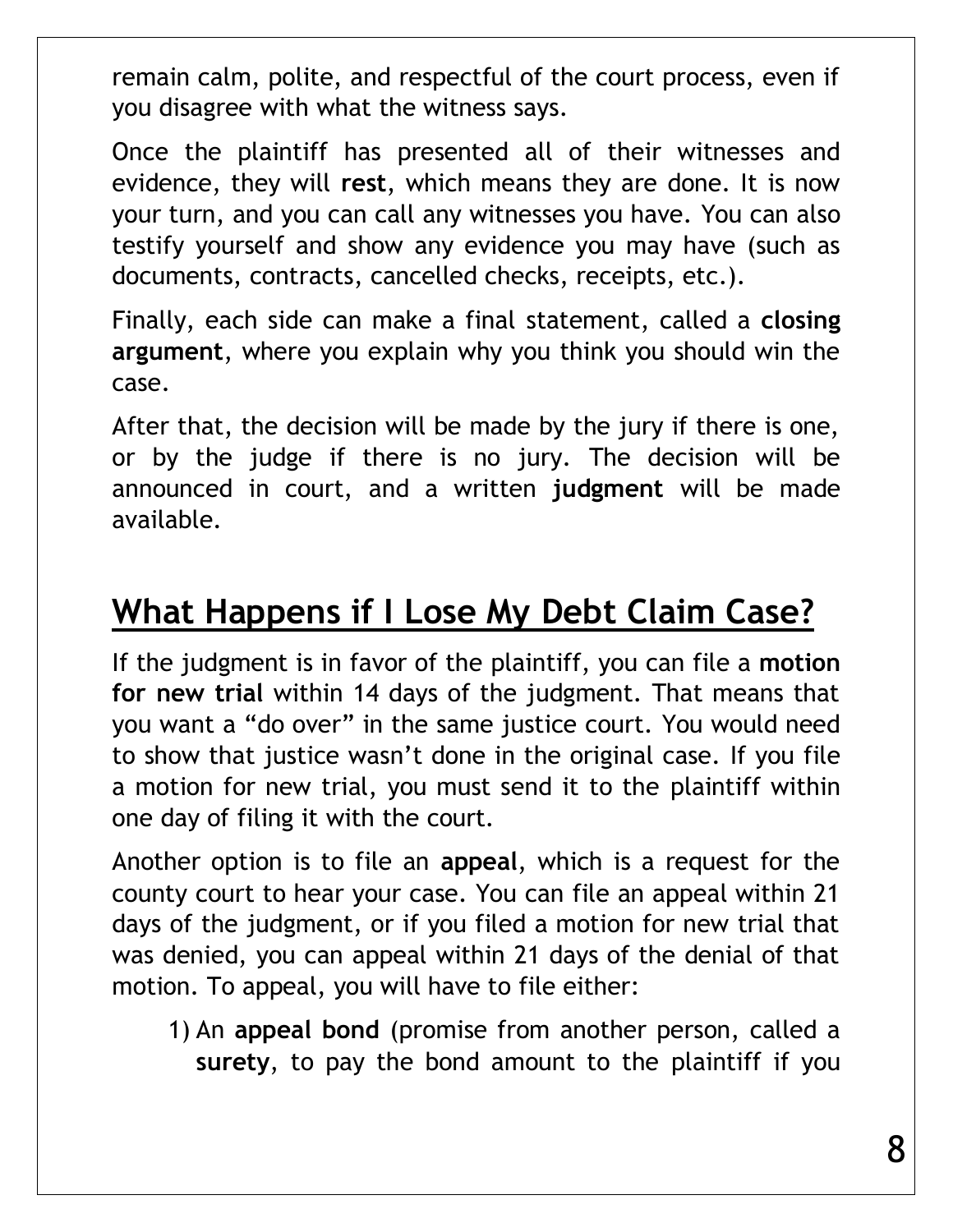don't pursue the appeal) in double the amount of the judgment;

- 2) A cash deposit of double the amount of the judgment, which may be awarded to the plaintiff if you don't pursue the appeal; or
- 3) A Statement of Inability to Afford Payment of Court Costs if you cannot afford an appeal bond or cash deposit.

If you appeal with an appeal bond or a cash deposit, you must send notice of the appeal to the plaintiff within seven days of filing it with the court.

Once your appeal is filed with the county court, you will be required to pay the filing fee for the county court, or you may file a Statement of Inability to Afford Payment of Court Costs.

## **What If I Don't File for a New Trial or Appeal?**

If you do not file for a new trial or an appeal, you owe the amount of the judgment to the plaintiff. If you fail to pay the judgment, the plaintiff can enforce the judgment against you. Below is a brief description of some of the tools that the plaintiff can use against you to enforce a judgment.

**Post-Judgment Discovery**: The plaintiff can send questions that you must answer describing what assets you may have that could be used to satisfy a judgment. You will get at least 30 days to respond to these discovery requests, either by providing the requested information or by making an objection with the court. If you object, the court will hold a hearing to decide if you have to provide the information.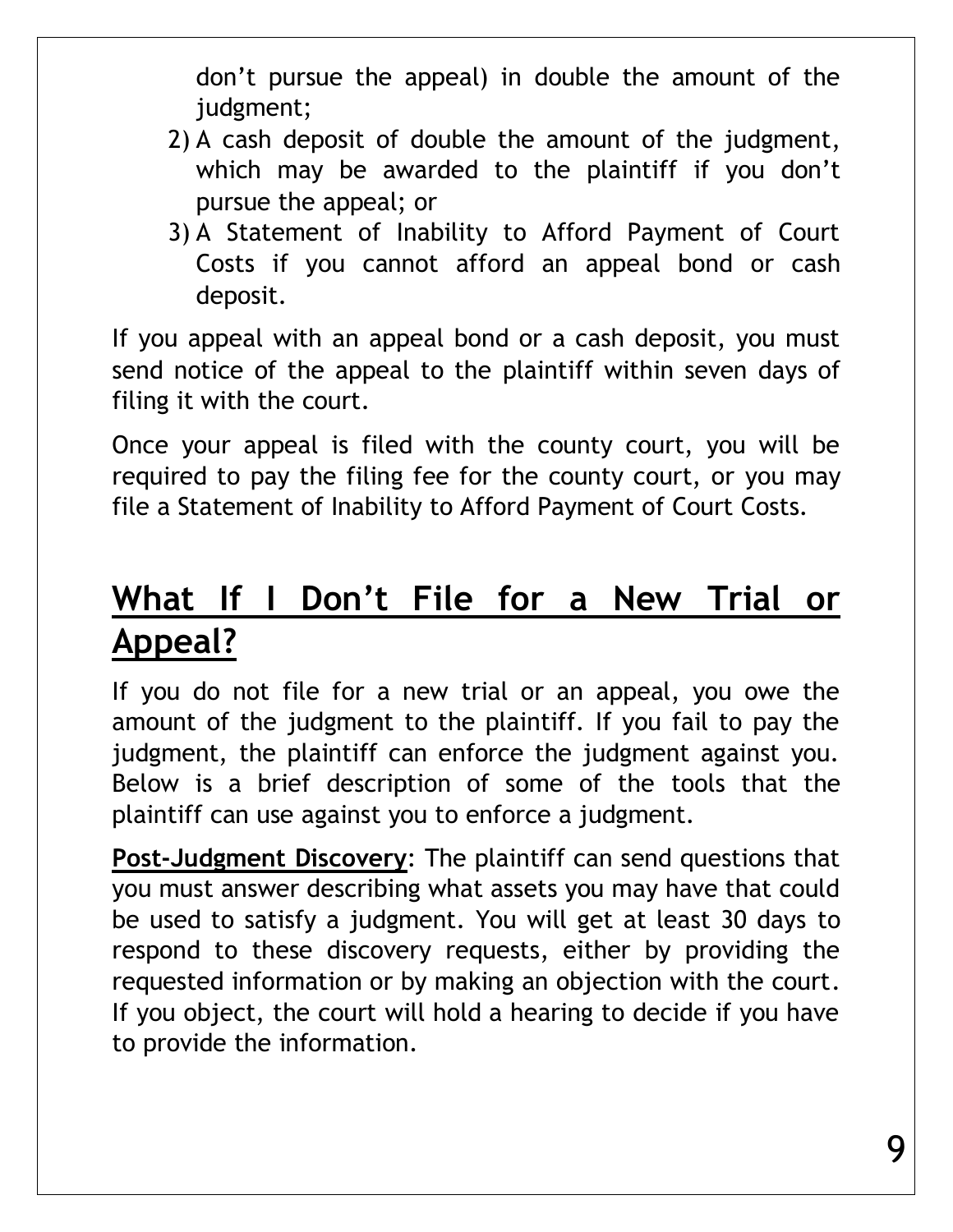**IMPORTANT** - If you do not respond accurately and completely to the requests, the judge can punish you, possibly including holding you in contempt and imposing a fine or even jail time.

**Abstract of Judgment**: If you own real property (land), the plaintiff can get an abstract of judgment from the court that issued the judgment and file it with the county clerk in the county or counties where you own the property. This puts a **lien** on the property in the plaintiff's name, which means if you sell the property, they could receive some of the proceeds to satisfy the judgment.

**Writ of Execution**: This is an order for the constable to go out and seize your personal property and sell it to satisfy the judgment. **IMPORTANT** – many items of personal property are **exempt**, meaning it is not legal for the constable to seize them and sell them. The plaintiff generally must wait at least 30 days after judgment before getting a writ of execution.

**Writ of Garnishment**: If a third party, such as a bank, has assets that belong to you, the plaintiff can get a writ of garnishment to order that those assets be given to the plaintiff to satisfy the judgment.

## **What Happens if I Win My Debt Claim Case?**

If the judgment is in your favor, that doesn't necessarily mean the issue is over for good. The plaintiff might file a motion for new trial or an appeal. You will receive written notice of any of these actions.

#### **Resources**